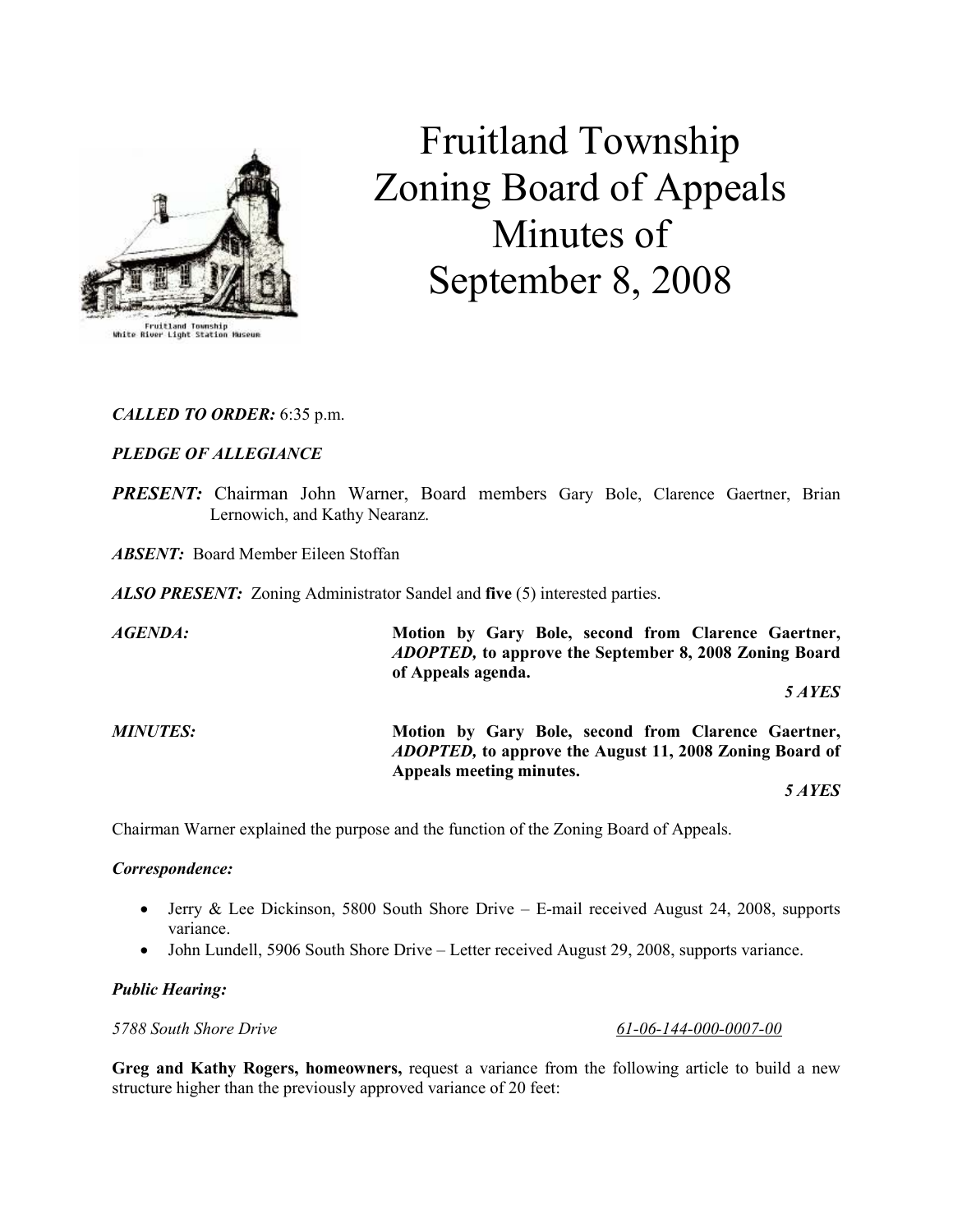## **Zoning Board of Appeals September 8, 2008** 2 of 3

Article III, Section 3.08 G (2) which states that maximum height (as measured from the ground to the highest point of the roof) for buildings accessory to single and two-family dwellings less than 673 square feet is 16 feet.

The variance granted on August 13, 2007 reads as follows:

Motion by Penny Larson, second from Clarence Gaertner, **ADOPTED**, to grant variance as submitted in application to Greg Rogers 5788 South Shore Drive, #61-06-144-000-0007-00, to allow him to construct a six hundred seventy-two (672) square foot accessory building with a setback from South Shore Drive of one hundred twelve point seven (112.7) feet and with a maximum height of twenty (20) feet.

Role Call Vote: Bole-AYE, Gaertner-AYE, Larson-AYE, Markel-AYE, Warner-AYE. 5 AYES, 0 NAYS

#### Public Hearing opened at 6:40 p.m.

#### Public Comment:

Mike Gangwer, 3222 George – Stated that he is the builder on the project and he explained that the attic trusses that were originally approved are not the right size for the size of the garage. He explained that the previous drawings were not buildable as drawn. He stated that there is no obstruction of view for the people on South Shore Drive. He stated that he was not involved in the old variance.

Greg Rogers, 5788 South Shore Drive – He stated that the cement slab that is located at the property is from an old shed that used to be on the property. He explained that now there will be one large garage door instead of two smaller ones.

Kathy Rogers, 5788 South Shore Drive – She stated that there was a misunderstanding with the original drawing.

Board member Lernowich asked what the storage is for.

Kathy Rogers answered that it is usable storage for art and there will be no living areas.

## Public Hearing closed at 6:52 p.m.

#### Board Comments:

Board member Bole stated that there was no opposition from any neighbors and it will not affect anyone's view.

Board member Lernowich agreed that there will be no obstruction of view and the neighbors are okay with granting the variance.

Board member Gaertner stated that he has a problem granting a variance on top of a variance. It will make the project more nonconforming than it was for the first variance. However, the project is unique because it is being built into a hill.

Board member Bole agreed that he does not like granting a variance on top of a variance and he doesn't think it has ever been done before. He also stated that the hill makes this a unique situation.

Board member Nearanz wondered if granting this variance on top a variance would set precedence.